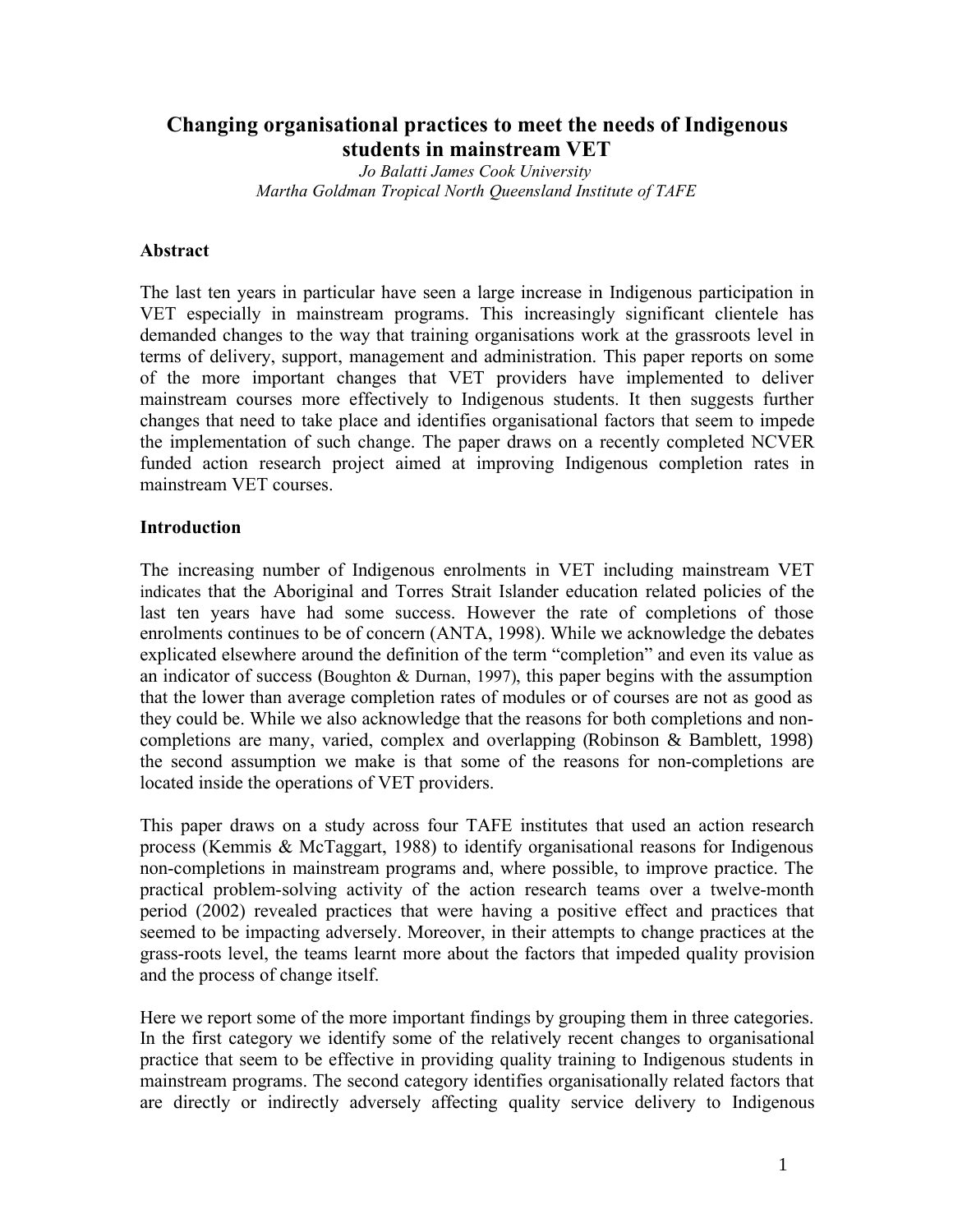students. In the third category we list specific changes to practice that, in the view of the participants of this study, would have a positive impact.

For the purposes of providing a context in which to reflect on the practices reported here, we begin with a statistical snapshot of Indigenous participation in VET. We then review some major research studies that made recommendations for organisational change in order to improve Indigenous students' experiences of VET.

## **Background**

Indigenous students doing vocational education and training in 2000 totalled 51 700 and comprised 3% of the VET student population. This represented an increase of over 60% from the 1996 figure of 31 900. Furthermore, the percentage of Indigenous students enrolled in enabling courses and other non-vocational specific courses dropped to 23% from 35% over the same period. This was still double the percentage of the total Year 2000 student population enrolled in programs in the VET Multi-field education. The percentage enrolled in AQF III or higher was also lower than that of the total population —32% in comparison to 41% (NCVER, 2002).

Indigenous students also experienced lower pass rates and higher withdrawal and failure rates than other VET students. The most recent figures (NCVER, 2002) reported that in 2000, successful completions of subject enrolments for Indigenous students was 66% but for VET students overall it was 80%. Similarly, the Indigenous withdrawal rate in 2000 was 15.4% whereas the withdrawal rate for the total student population was 8.7%.

Since the introduction of the National Aboriginal and Torres Strait Islander Education Policy in 1989 the participation of Indigenous people in VET has improved dramatically. The improvements can be attributed to many factors related to government policies, community attitudes and the organisational practice of VET providers. Nevertheless, the statistics above indicate that more improvement is required.

In terms of the VET provider's impact, one of the first significant research studies devoted to identifying factors affecting Indigenous participation in VET listed a number of recommendations (McIntyre et al, 1996). It recommended that VET providers should conceptualise course delivery as a cross-cultural activity; that providers should ensure that every aspect of their course from administration to assessment be culturally appropriate; that providers attend to language and literacy related issues; that professional development programs be developed in consultation with appropriate indigenous groups and finally that providers should evaluate all aspects of their course delivery.

Three years later, a field study comprising 16 TAFE institutes recommended more areas for change (Robinson & Hughes, 1999). The study concluded that, in general, TAFE institutes were not responding effectively to an environment where most of its Indigenous students were in mainstream courses (over 60%) rather than in Indigenous specific courses. Its main suggestions included:

More effective links between Indigenous education units and other academic structures responsible for course design need to be forged.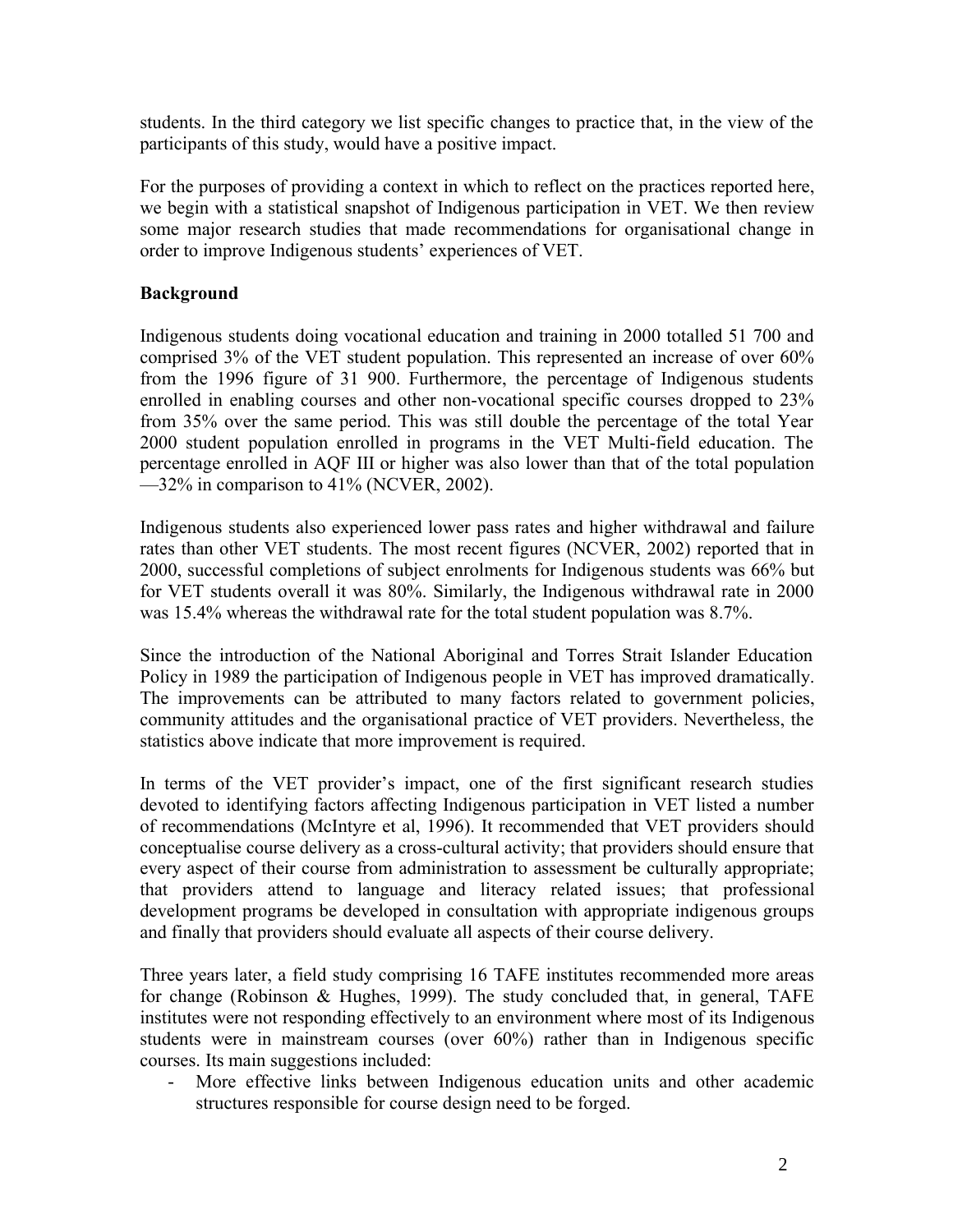- The number of Indigenous staff members in teaching and management positions needs to be increased.
- The Indigenous Education Units need to develop effective strategies to support all Indigenous students and not only those who are doing Indigenous specific courses.
- Better quality data needs to be collected on Indigenous students' perceptions of courses and on non-completions. Existing data collections need to be utilised more effectively.
- Strategies need to be developed to address poorer pass rates and higher attrition rates of Indigenous students.
- Importance given to job outcomes by TAFE institutes and their Indigenous education units needs to increase.

## **The study**

This study was conducted in four TAFE institutes in Central and North Queensland whose Indigenous student populations range from 7% to 26% of the total student population. The Indigenous clientele served is very diverse comprising Aboriginal and Torres Strait Islander students ranging in age from school leavers to mature aged students and living in urban, regional, rural and remote settings.

An action research team in each institute investigated practices at a program and/or institution level that impact on Indigenous completion rates. The team members determined the focus and scope of their team. Three of the teams chose vocational teaching areas as their focus. One chose the carpentry apprentices in the Torres Strait who receive onsite training from a trainer who regularly flies the two-hour trip from Cairns. A second chose a sports and recreation program that was delivered in residential block mode on campus. The third concentrated on a prevocational construction course delivered on site by a trainer who travelled 150 kms weekly to a small Indigenous community of 200 people in remote North West Queensland. This team was also interested in the delivery of the Literacy, Language and Numeracy program to jobseekers on campus. The fourth action research team focussed on the support services available to the Indigenous students in mainstream courses on their campus.

Each team comprised six to eight core members who were administrators, Indigenous students, teachers, support officers, managers and community members. All four teams included a team facilitator/researcher and an Indigenous Education and Cultural Adviser employed by the institutes. Criteria for team composition were diversity and relevance.

The key features of the action research methodology used in this study draw significantly on the work of Kemmis and McTaggart (1988). They identify the four "moments" of an action research approach to addressing a common concern by a group of stakeholders as: group members *plan action* together; they *act and observe* individually or collectively; they *reflect* together and then they *reformulate more critically informed plans* deliberately together. This cycle is repeated the necessary number of times for the group's common concern to be adequately addressed.

The main sources of data for the project were agendas, minutes and taped recordings of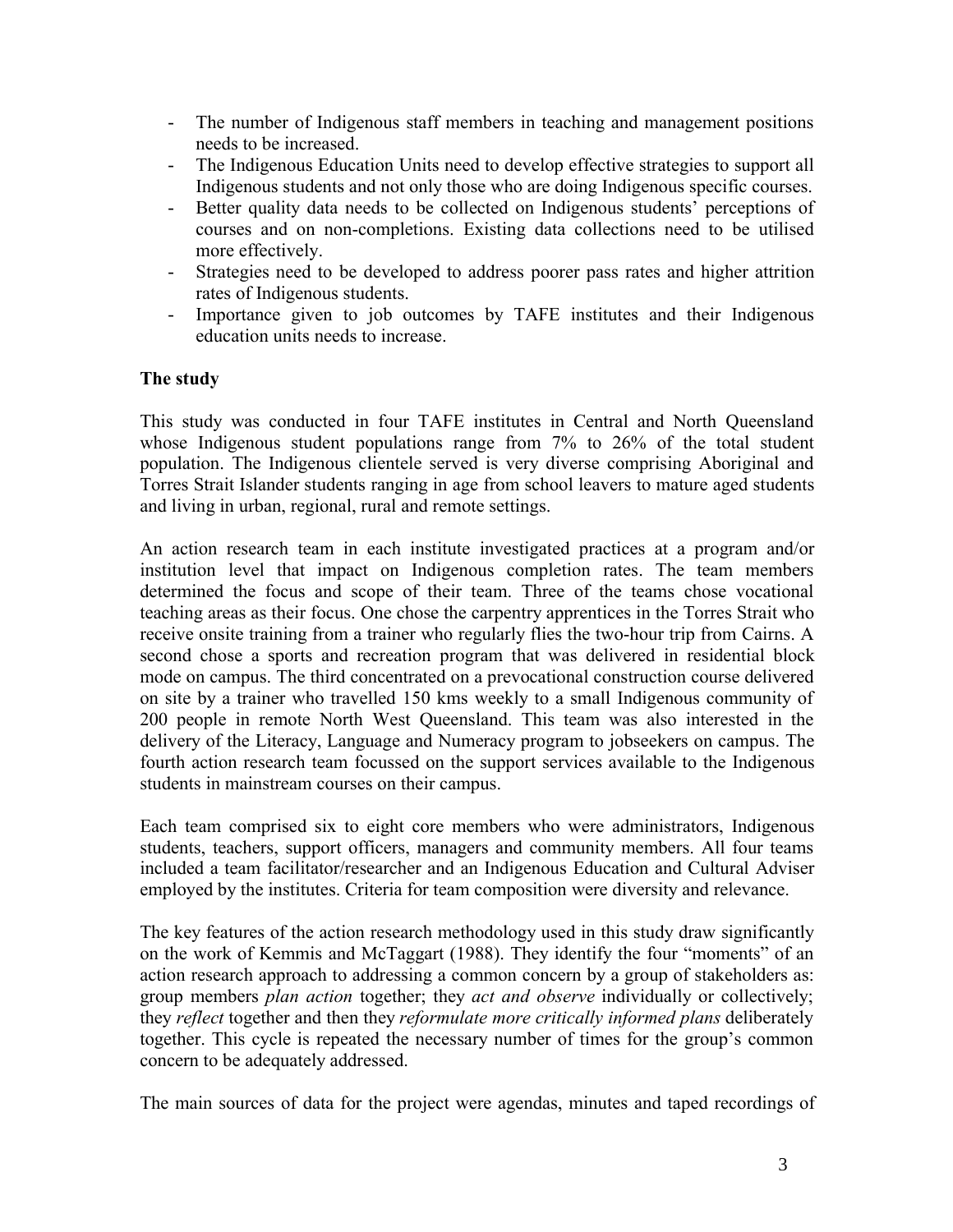all meetings held by the teams, two sets of semi-structured interviews conducted in the beginning of the project and toward the end with project participants, managers and directors and journals kept by the action research team facilitators.

Data was analysed using narrative analysis (Riessman, 1993) and thematic analysis. Findings described in this paper are not reported necessarily because of their commonality across all four institutes. Their importance is determined by virtue of their significance in one or more cases and for their potential value in identifying similar organisational practices and factors that may be relevant elsewhere.

One significant limitation to the study is that it is confined to four cases of the one category of provider, that is, TAFE. It does not include for example, private providers or the Aboriginal community-controlled colleges that constitute an alternative to the mainstream education system. This limitation results in a cluster of organisations involved in the study that are fundamentally similar. While this has certain advantages it also has the limitations that come with operating within the one model.

### **Findings and discussion**

### *Practices having a positive impact on Indigenous mainstream training* Creating mainstream space for Indigenous issues, staff and students

The changing student demographics along with changing funding arrangements have had all four institutes grapple in different ways with the challenge of establishing managerial, administrative and teaching structures and practices that meet the needs of Indigenous students in mainstream. Changes in the role of the Indigenous Education Unit (the Unit) and its relationship to the rest of the organisation constitute an important part of the response. Many of these changes were aimed at more effective integration of the services offered by the Unit with those of the rest of the organisation.

The introduction of the Indigenous Education Unit (or its equivalent) as an element of the TAFE institute structure was designed to carve out a piece of organisational space dedicated to providing an entry point for Indigenous people into formal VET. Generally speaking its purpose has been to provide the Indigenous face of the institute to the community in terms of generating business, delivering courses and supporting students. For staff and students alike—and to some extent even for the Indigenous community as a whole—the existence of the Unit has provided the hub around which a sense of belonging has developed in the relatively foreign landscape of the VET sector.

While the Units have produced many positive outcomes, their funding arrangements and their design carry drawbacks that are being felt in attempts to effectively service Indigenous students in mainstream programs. For the most part, funding for the Units has been federal with almost all of the positions being on a contractual basis requiring renewal every year. Lack of security and career pathways has contributed to turnover of staff, little or no succession planning, understaffing for lengthy periods of time and limited professional development opportunities. In some instances, instability of leadership within Units in the midst of a changing environment has led to issues of accountability, unclear and/or outdated role definitions especially of the Indigenous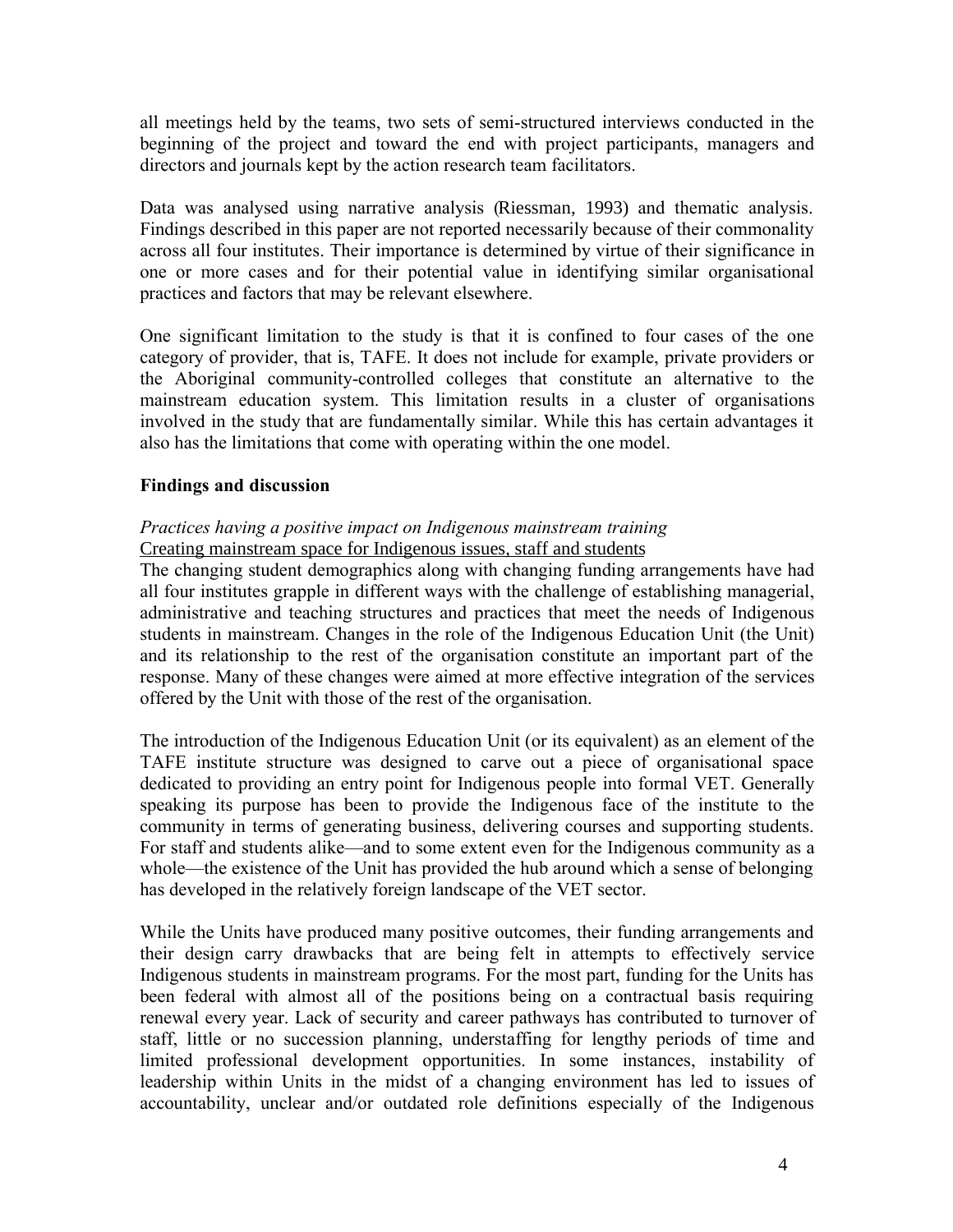Student Support Officers and a loss of focus. The highest level of management in the Units has tended to be that of Unit co-ordinator with no direct voice at the executive level of management. In this respect the Indigenous Education Unit has acquired over time the status of an appendage relative to the main body of the organisation rather than being integrated into it.

With the exception of one institute in which the Indigenous Education Unit has developed into its largest income-producing faculty and thus has, in some ways, become "mainstream", the Units in the other institutes are undergoing change. Resistance to change is strongest where there is the perceived threat of the Unit being "dissolved" as a structure and/or entity.

Below are some of the generally well-received measures taken by the institutes to better integrate the functions of the Indigenous Education Unit with the rest of the organisation. Clearly not all measures were taken by any one institute.

- The coordinator of the Unit is directly accountable to the Director of the institute.
- The management of the Unit is in the portfolio of an Indigenous Director who is also responsible for several "mainstream" vocational teaching areas.
- Programs that were once delivered by the Unit are now being delivered by vocational teaching areas in mainstream. In this case, the Unit now has predominantly community liaison, business generation and student support functions.
- There are some teachers (including Indigenous teachers) who teach in mainstream as well as in Indigenous Specific Programs thus forming inter-departmental links.
- Indigenous Field Officers and Support Officers are working closely with delivery teams in mainstream.

## Utilising off-site collaborative modes of delivery

Ability to deliver training off campus has permitted many Indigenous people to access training that previously was out of reach geographically or culturally. Taking training to the home communities of Indigenous students has proved to be effective providing that the appropriate collaborative relationships between TAFE, the community, employers and any relevant government agencies are in place. In addition to successful completions, another positive outcome has been the readiness to experience training and/or work in larger centres which previously would have proved a daunting prospect

The complexity of such an arrangement is illustrated by the delivery of training to a group of men in a remote Indigenous community. In addition to the vocational trainer and the students, other important parties to the arrangement were Centrelink, the CDEP coordinator, the Indigenous tutor, the integrated literacy teacher, the Indigenous Field Officer, community elders, a local community member who was the program mentor, and institute management staff.

### *Practices having an adverse impact on Indigenous mainstream training* Compartmentalising operations

Findings common to all four action research teams strongly indicate that quality delivery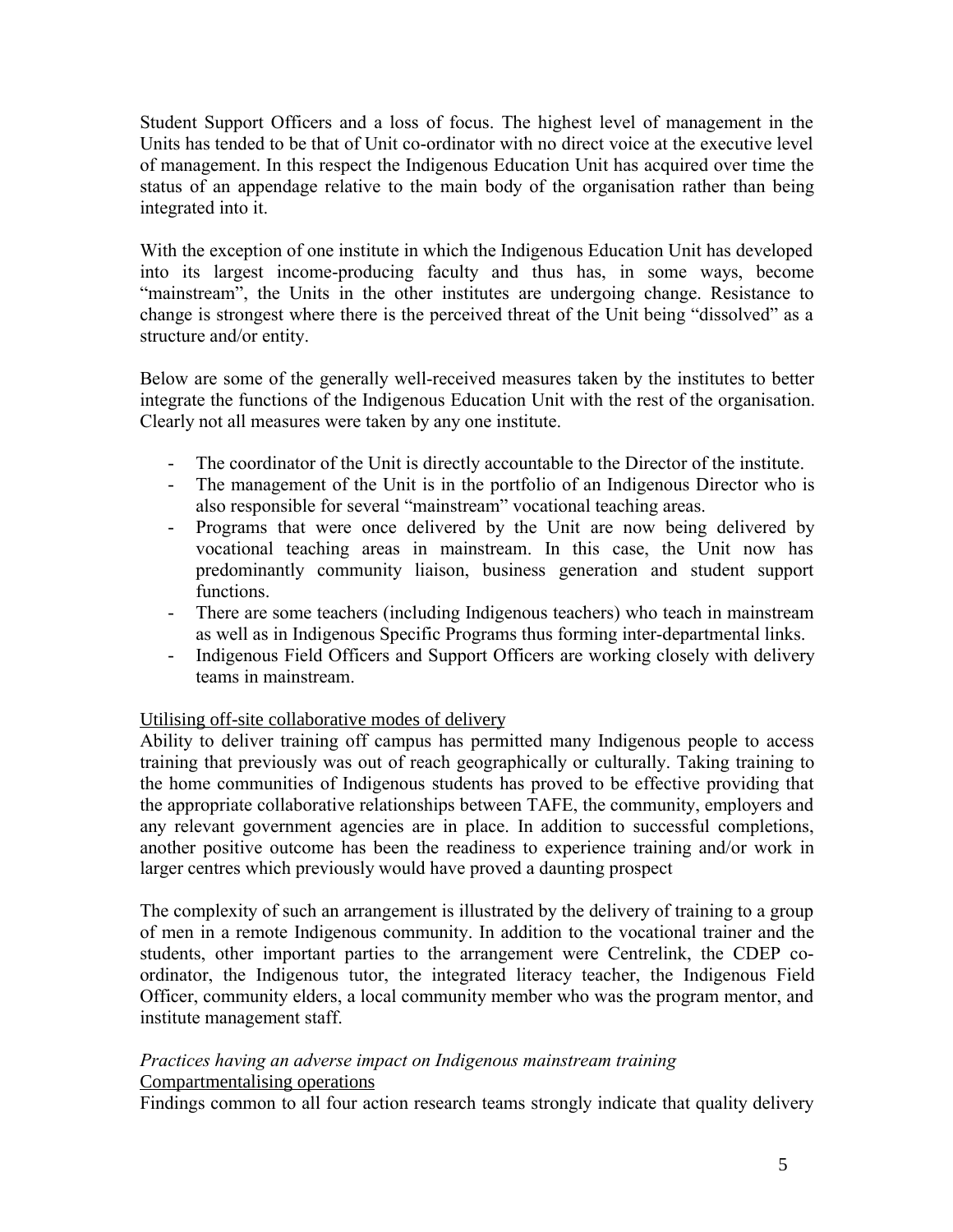of training to Indigenous students in mainstream courses requires collaboration across a number of departments and service delivery teams in an institute. A quality program may require collaboration between the vocational teaching team, the Indigenous Student Support Officer, the Indigenous Field Officer, the literacy team, administration, corporate services and other support services such library and computer access. Such collaboration is impeded by an organisational structure that is compartmentalised with an underdeveloped capacity for building links and working relationships across departments, teaching teams and units. The negative impact of such compartmentalisation is exacerbated by the absence of a position description that includes in its portfolio the learning well-being of Indigenous students in mainstream courses *as a group* and the coordination of relevant cross-institutional processes and professional development to service those students.

The deleterious consequences of such an organisational structure are numerous and here we provide a few merely by way of illustration. A compartmentalised structure inhibits attending to problems that may require interdisciplinary and inter-departmental solutions. One instance of this had several teams at one institute independently having conversations and investing effort in the production of Indigenous cultural awareness guides with no awareness that colleagues in other departments and faculties were doing likewise. This clearly showed a need for the guide but it also illustrated the lack of a concerted institutional response.

Another common cross-departmental problem is mitigating the negative impact reported by some students of finding themselves to be the only Indigenous people in a group. While in some mainstream classes the majority of students may be Indigenous, it is more common to find very few Indigenous students in any given mainstream class. Unlike students enrolled in courses conducted through the Indigenous Education Unit who find themselves formally and informally with other Indigenous students, these students have no or limited opportunities to meet as a group. Time-tabling issues and the lack of someone to coordinate such meetings are the major impediments. Consequently the sense of solidarity amongst students in a similar situation and the moral support that this engenders are generally not available to Indigenous students in mainstream programs.

The general lack of a "critical mass" of Indigenous students in any given mainstream program leads to another adverse consequence for these students. Rarely, if ever, is their combined voice concerning their experience, expectations, difficulties and suggestions for change sought by the organisation. For some students their first experience of being asked as a group what they thought about their experiences came through the activity of the action research team in their institute.

Arguably the most pertinent legacy of the compartmentalisation style of operation that prevails in TAFE organisations is the general lack of connection between the Indigenous Education Unit (the Unit) and the rest of the institute. Until recent times, Indigenous related matters were for the most part relegated to the Unit. As one Director explained, "In the past, any request, query, survey, any piece of correspondence that came across our table to do with Indigenous *anything,* we would send it across to the Unit".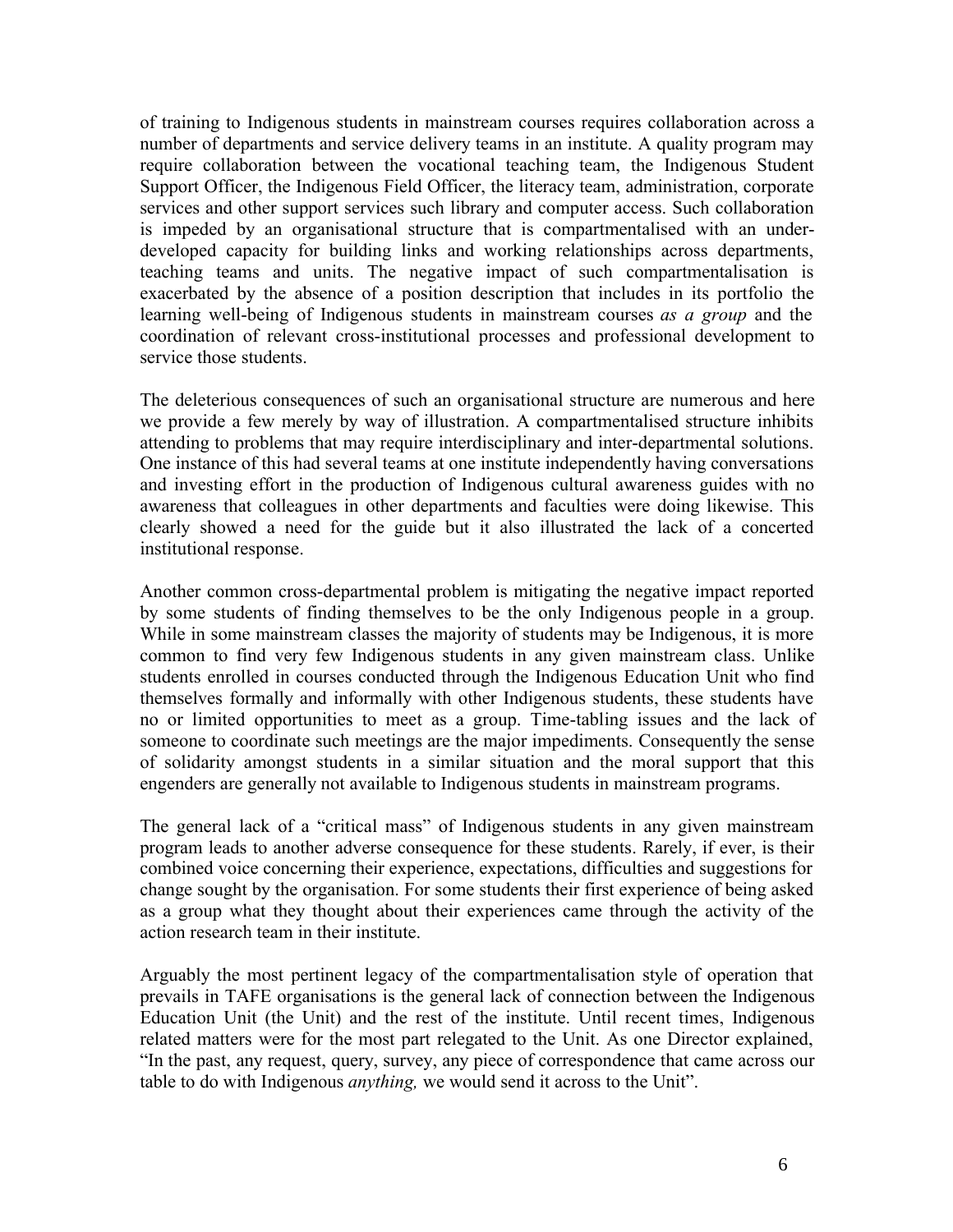The Indigenous Student Support Officer (ISSO), in particular, is now feeling the brunt of this historical disconnection. The role includes servicing *all* Indigenous students but for some ISSOs this is proving to be difficult. Some ISSOs are suffering from a lack of systemised knowledge about the Indigenous student population in mainstream. In cases where the ISSO is not given the names of the students and the modules in which they are enrolled, it makes it very difficult if not impossible for the ISSO to effectively service those students. Some ISSOs who for many years have worked only with students and teachers in Indigenous specific courses are also experiencing difficulty in relating to a wider range of teachers in mainstream. Missing are the relationships, the informal opportunities to interact, and effective systems for teachers and the ISSOs to be responsive to student needs.

The absence of connection between the Indigenous Education Unit and the faculties is also being felt by the teachers and managers in mainstream who, with little relevant experiential and cultural knowledge, are now finding themselves working with Indigenous communities and students. In an attempt to build links, a staff member of one Indigenous Education Unit has established the practice of attending the weekly meetings of a delivery team whose business includes a large number of Indigenous students. This action was prompted by the Indigenous Education Unit's desire to reduce the number of complaints—mainly to do with communication—it was receiving from the community about the training.

An organisational structure that produces internal isolationism leads to a lack of communication and collaboration across departments, units and teams. This in turn provides that opportunity for different and sometimes conflicting beliefs to develop within the organisation about what it means to provide good training.

#### Absence of shared beliefs about how to best service Indigenous clientele

Effective collaboration requires agreed upon beliefs amongst all stakeholders about what it means to provide a quality training experience to Indigenous students. In circumstances where there are not commonly shared beliefs the training experience can be compromised.

The resulting intra-organisational tension and absence of common purpose are well illustrated in the following piece of dialogue. Two staff members are discussing the contentious issue of TAFE providing a door-to-door bus service to students in an area where there is no public transport. The service had been withdrawn and replaced with a generic bus route i.e., the bus picks up and drops off students at pre-arranged bus stops. The change has resulted in a decrease in the number of students attending their training. The bus service is mostly utilised by Indigenous students. One staff member is a teacher and the other is responsible for resource management:

*Teacher:* If you don't pick them up at their doorstep they won't come. I had a student – she came in to do the test last week. She wanted to get a driver's licence. I said Okay. I said to come in on Monday, Tuesday, Wednesday of this week. The bus forgot her on the Monday and then she rang up to say the bus hadn't come on the Tuesday and today she wasn't here. And what's likely to happen next time is the bus driver will probably just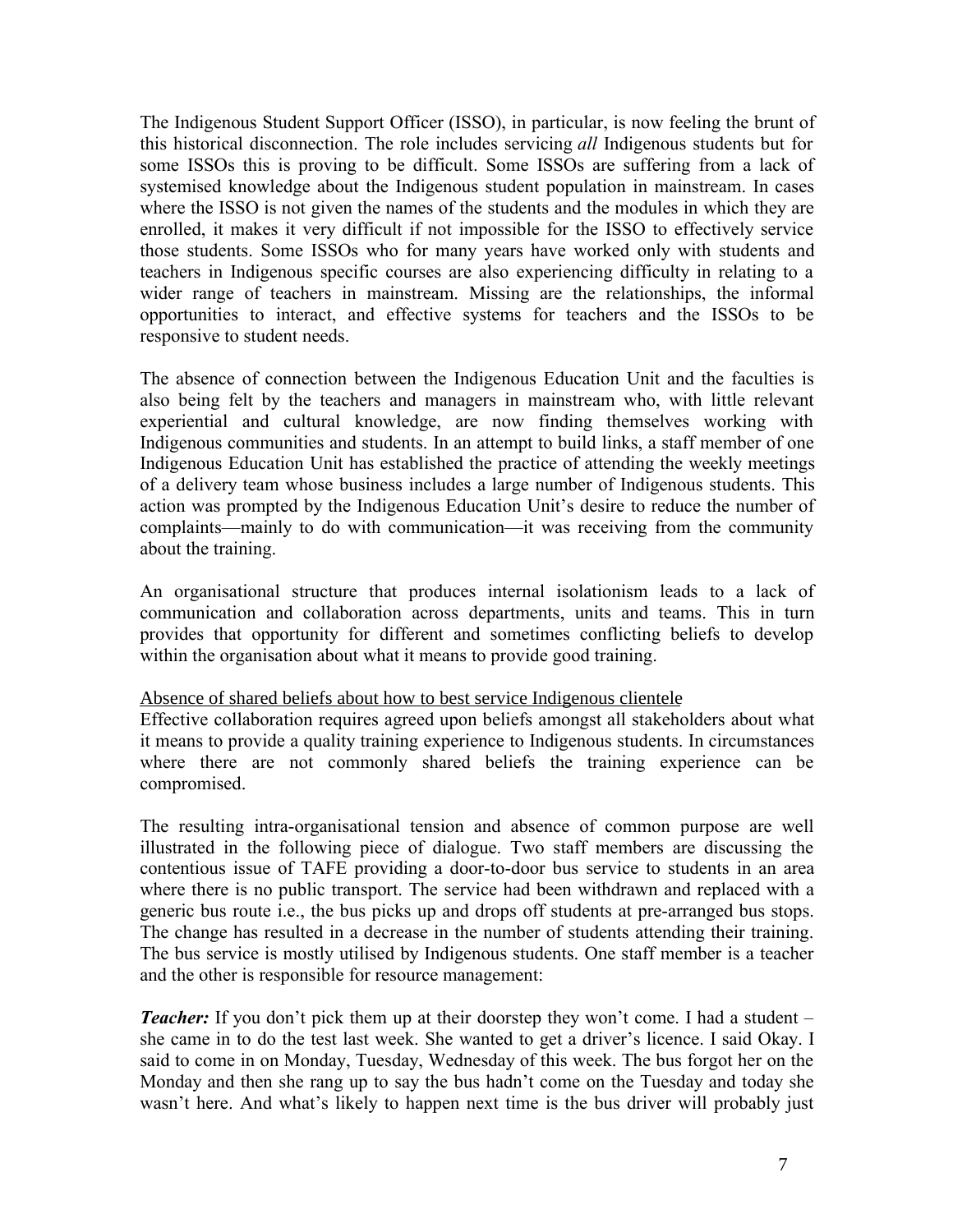whiz past if she's not there waiting at the stop. The confidence and the self-esteem play a big part because if you haven't got the confidence to wait outside.… And then again, she might have just changed her mind and decided she didn't want to come today.

*Manager*: That's fine but aren't we trying to mature these people into a situation where one day they may be employable? How many employers pick up their workers at their doorstep every day? We've got to give these people some responsibility. I don't think it's much to ask them to walk from their door to the bus stop. It's a very expensive service for us for a start—maintaining and running a bus.

In the above example the protagonists are from different sections of the organisation. The different sub-cultures that exist within an organisation may, in part, help explain their clashing beliefs. However, conflicts also arise within more organisationally homogenous groups such as amongst teachers and even amongst teachers within the same faculty. A common source of argument continues to be around the maxim expressed by an action research team member as: "Doing the right thing means treating everyone the same whether they are black, white or brindle".

A common interpretation of this has teachers on the one hand believing that the TAFE learning experience should provide a scaffold to the workplace. From this perspective, delivering training requires sensitivity to different cultures and different life circumstances for effective learning experiences to take place. These teachers would argue that doing the "right thing" requires individual responses to student needs. On the other hand, there are teachers who believe that the TAFE training experience should mimic as much as possible the workplace experience including practices such as clocking on and off. These teachers would maintain that they are not doing Indigenous students any favours by treating them differently from other "mainstream" students. It would not be preparing them for the realities of the workplace.

Another common interpretation of the same maxim involves what it means to provide culturally appropriate training. One view maintains that culturally appropriate training occurs when the trainer employs culturally sensitive professional practices that result in Indigenous students successfully completing their modules in mainstream programs. The other view defines culturally appropriate training as being this and much more. Its proponents would regard culturally appropriate training as training that also capitalises on and develops the cultural capital that Indigenous students possess to varying degrees. They would argue that mainstream programs that do not offer and even encourage students to do culturally related modules are culturally inappropriate. Such programs are "whiting out" knowledges and skills that although not mainstream are nevertheless valuable in an Indigenous student's family and work life. In fact, it is argued that mainstream programs that exclude developing cultural expertise are not adequately preparing Indigenous students for work in the many Indigenous organisations or communities that provide employment opportunities.

As well as beliefs about what it means to best service Indigenous students being shaped by personal and professional judgements, they are also shaped by government policies and regulations under which teachers and managers are required to operate. One set of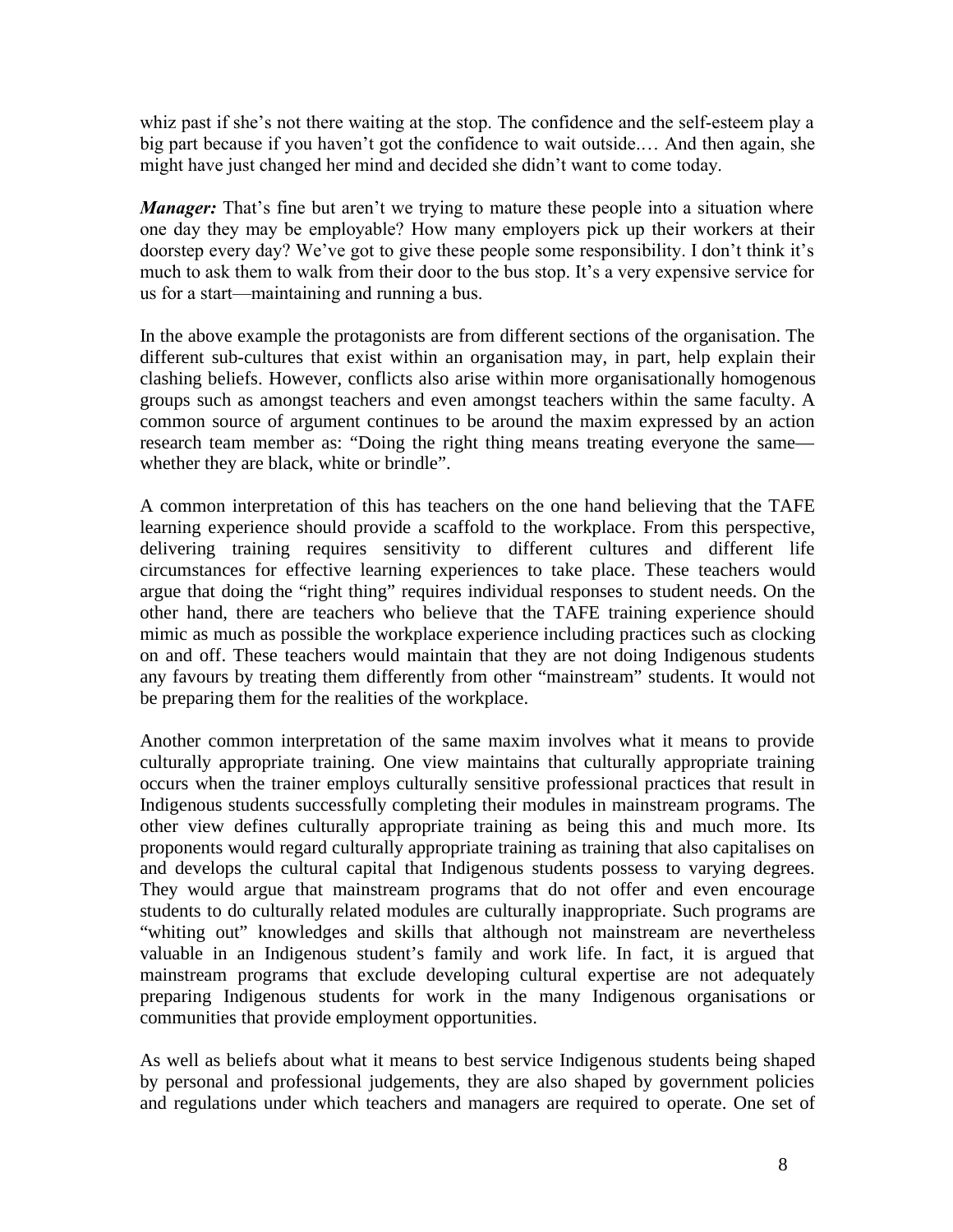policies that strongly influences the attitudes and beliefs brought to training delivery concerns how training is funded.

### Lack of financial incentives to increase completion rates in mainstream courseszz

Most funding for training delivery is based on enrolments rather than on completions. This emphasis can lead to a focus on "signing up" people at the expense of providing the most appropriate learning experience for any given learner. One teacher explained the dilemma when signing up students in her program. Past experience had taught her delivery team that up to 80% of students sign up without adequate understanding of what the course entails and of their own aspirations. In response, the team had put in place a process that aimed at producing more informed choices. This included one-one interviews with all students and the completion of written questionnaires. The process was also intended to screen out people for whom, in the view of the trainers, the course was not suitable. The delivery team believed that the screening function had been compromised because of the business pressure to meet the minimum requirement of enrolments to run the program and in fact, to have as many enrolments as possible. This was confirmed when the students who dropped out of the course (approximately 50%) were surveyed. The mismatch between student needs and/or capabilities and course content and/or demands was one of the main reasons for students not completing the one-year program.

### **Recommendations for change**

The impediments to the delivery of quality training listed above suggest change may be required in a number of organisational systems. Here we list some specific changes to practice for improving training delivery to Indigenous students in mainstream programs.

## Collecting quality data and making it easily accessible at the grassroots level

The use of existing data and data collection methods need to be reviewed. Although institutes collect data to meet state and national requirements this study has found that existing data—at least concerning indigenous participation at the institute, campus or program level at least—are not easily accessible to staff and even when they are accessible, they do not seem to be used to effect changes at the grass-roots level.

In the exploration of their topics the action research teams also identified the need for a lot of data that are not being sought in culturally appropriate ways. For example even when standard feedback sheets at the end of programs or "Reason for Leaving" forms were completed, they were found not to give very useful data at all. Group interviews, telephone calls, peer review, group discussions facilitated by a trusted "outsider" all proved to be more effective ways of collecting useful information.

## Making cultural awareness training an institute commitment

The responsibility of organising cultural awareness and cross-cultural communication training for staff members needs to be included in a position description. Participants in the study unanimously agreed on the importance of such training for personnel at *all* levels of the institute especially directors, managers, teachers and trainers. They also concurred that cultural awareness training packages such as the *Mura Ama Wakaana "Working Together"* cultural awareness program for the Queensland Public Sector are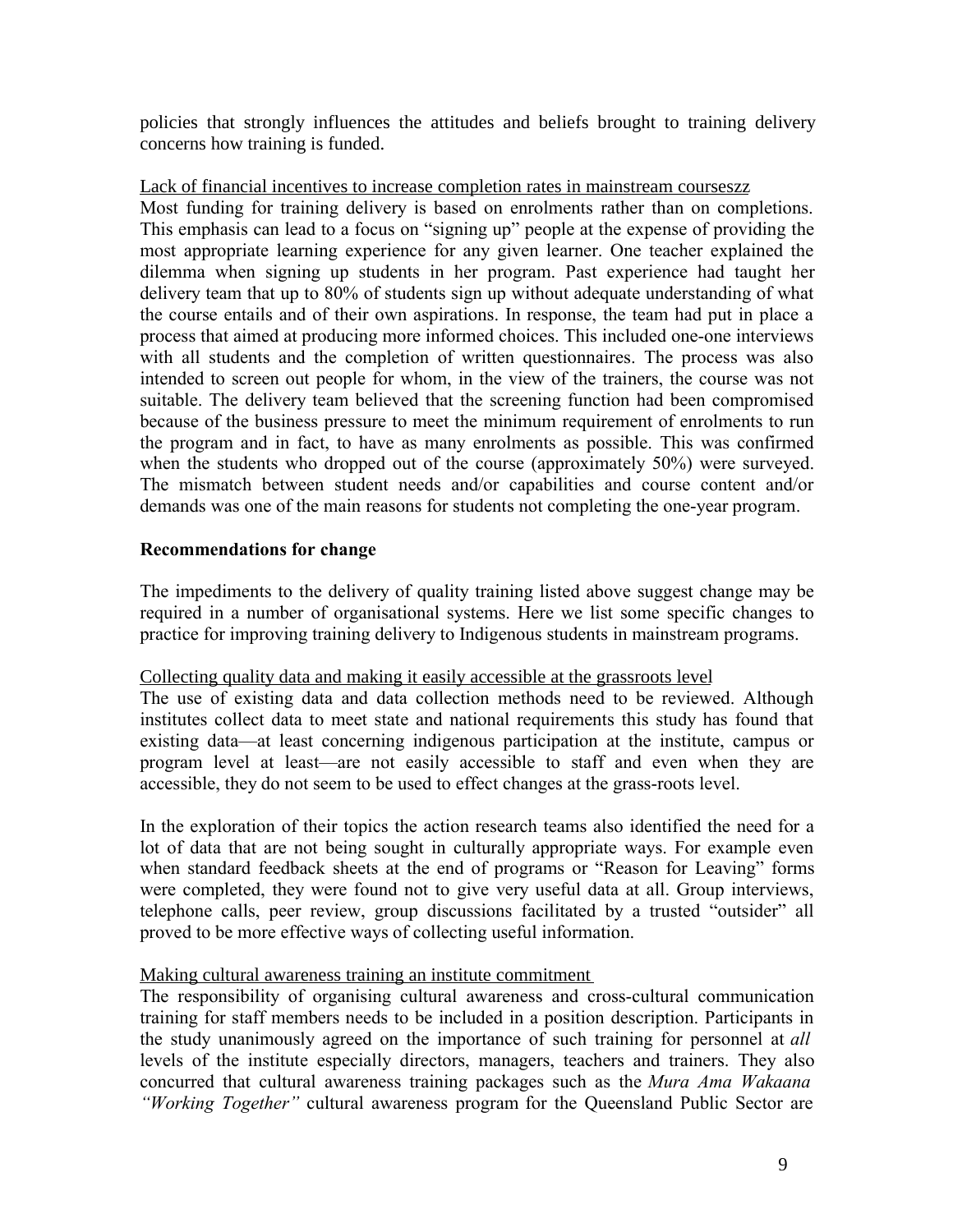not a "cure-all". During the year the research project took place cultural awareness training did not occur for any new or existing staff members in any of the four institutes. In general cultural awareness training has not been considered a professional development requirement to be co-ordinated and funded through Human Resources. When it has occurred, the Indigenous Education Unit has usually organised and sought funding for it. In addition to cultural awareness and cross-cultural communication training, teachers new to working in remote communities expressed the need for a very practical induction conducted by experienced teachers (often found in other Vocational training areas or faculties) and by the staff from the Indigenous Education Unit.

#### Improving professional expertise

Professional development for staff working with Indigenous students is needed. The increasing number of Indigenous students in mainstream courses has revealed a lack of relevant expertise in many administrators, managers, and teachers alike. There are managers who do not acknowledge that some Indigenous students need additional support. Of those who do, there are some who do not have the knowledge to advise their staff of the funding sources available for support. There are vocational teachers and trainers who have little or no experience in working with the diverse range of Indigenous students they encounter. Many are aware of their lack of expertise but others are not.

There are teachers who have a limited understanding of language, literacy and numeracy and of working with Indigenous people for whom English is a second language. While teachers recognise the value of integrating literacy training with vocational training, lack of opportunity and skills by vocational and literacy teachers in working collaboratively is hampering progress.

#### **Conclusion**

This research has shown that the issues highlighted in the McIntyre (1996) and Robinson and Hughes' (1999) studies continue to be pertinent. The "place" (Robinson & Hughes, 1999) of Indigenous peoples—students, staff and community—in vocational education and training is in an ongoing state of renegotiation. With this comes the tension that accompanies an organisation that needs to change but which at the same time tries to resist. At a systems level the tension is caused by challenges to the institutional ethnocentrism inherent in the structures and processes of a mainstream organisation that is overwhelming shaped by non-Indigenous ways of thinking, doing and valuing. At the team and individual level, the tension comes about in great part from overlapping but not identical sets of beliefs, values and norms about what it means to learn, what it means to be a TAFE student, what it means to be an employee in TAFE and ultimately, what it means to provide excellent learning experiences for Indigenous students.

#### **Acknowledgements**

The National Centre for Vocational Education and Research funded the research project referred to in this paper. Participation in the project by the Barrier Reef Institute of TAFE, the Central Queensland Institute of TAFE, the Mt Isa Institute of TAFE, and the Tropical North Queensland Institute of TAFE is gratefully acknowledged and special appreciation is extended to the facilitators of the action research teams—Julie Woodlock, Lyn